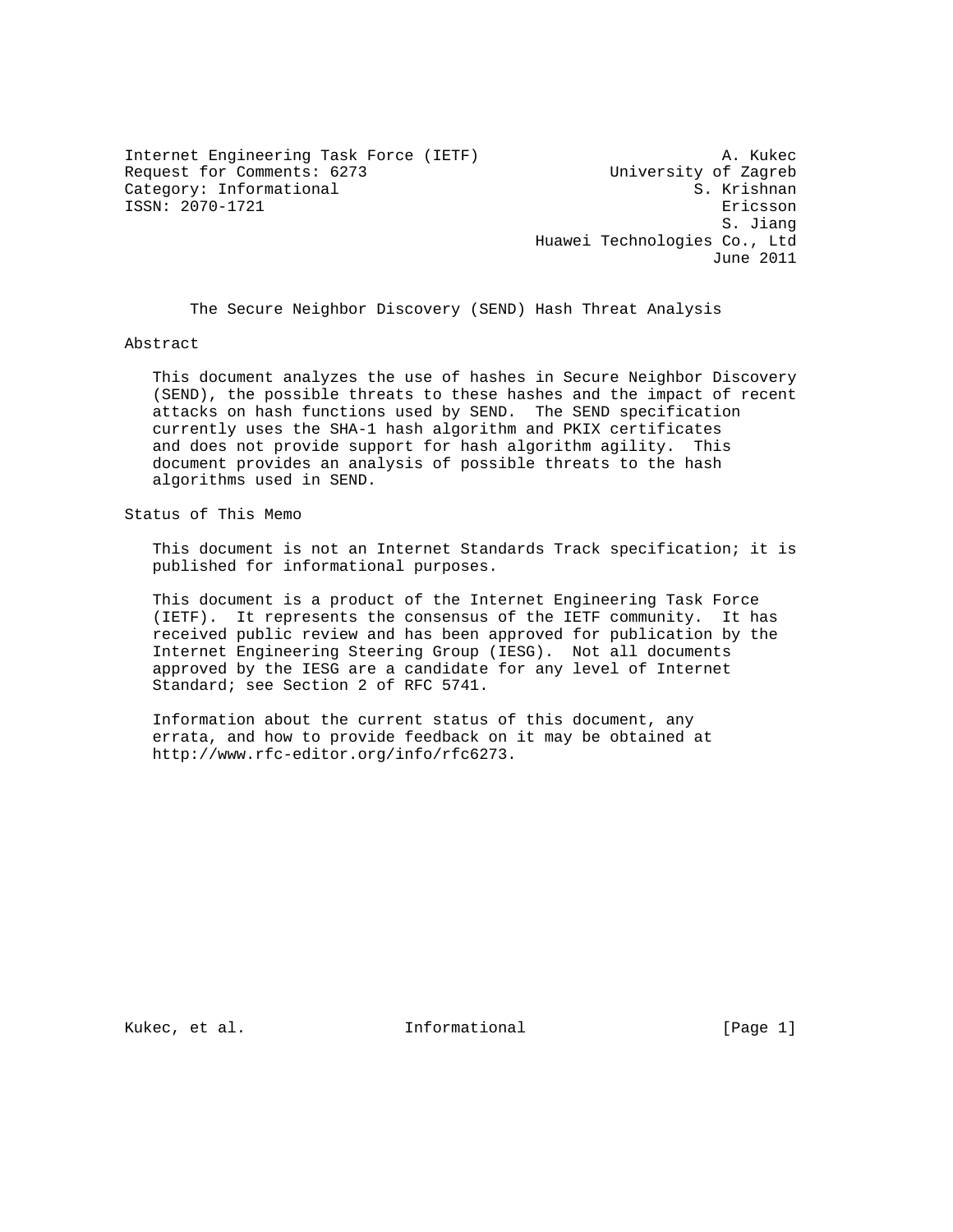## Copyright Notice

 Copyright (c) 2011 IETF Trust and the persons identified as the document authors. All rights reserved.

 This document is subject to BCP 78 and the IETF Trust's Legal Provisions Relating to IETF Documents (http://trustee.ietf.org/license-info) in effect on the date of publication of this document. Please review these documents carefully, as they describe your rights and restrictions with respect to this document. Code Components extracted from this document must include Simplified BSD License text as described in Section 4.e of the Trust Legal Provisions and are provided without warranty as described in the Simplified BSD License.

Table of Contents

|     | Introduction $\ldots \ldots \ldots \ldots \ldots \ldots \ldots \ldots \ldots$ |  |
|-----|-------------------------------------------------------------------------------|--|
|     | 2. Impact of Collision Attacks on SEND 3                                      |  |
|     | 2.1. Attacks against CGAs Used in SEND 3                                      |  |
|     | 2.2. Attacks against PKIX Certificates in Authorization                       |  |
|     | Delegation Discovery Process 3                                                |  |
|     | 2.3. Attacks against the Digital Signature in the SEND RSA                    |  |
|     | Signature Option $\ldots$ 4                                                   |  |
|     | 2.4. Attacks against the Key Hash Field of the SEND RSA                       |  |
|     |                                                                               |  |
|     |                                                                               |  |
| 4.  |                                                                               |  |
| 5.  |                                                                               |  |
| რ — |                                                                               |  |
|     | 6.1. Normative References 5                                                   |  |
|     | 6.2. Informative References 5                                                 |  |

## 1. Introduction

 SEND [RFC3971] uses the SHA-1 hash algorithm [SHA1] to generate the contents of the Key Hash field and the Digital Signature field of the RSA Signature option. It also indirectly uses a hash algorithm (SHA-1, MD5, etc.) in the PKIX certificates [RFC5280] used for router authorization in the Authorization Delegation Discovery (ADD) process. Recently there have been demonstrated attacks against the collision free property of such hash functions [SHA1-COLL] and attacks on the PKIX X.509 certificates that use the MD5 hash algorithm [X509-COLL]. The document analyzes the impacts of these attacks on SEND and it recommends mechanisms to make SEND resistant to such attacks.

Kukec, et al. 1nformational 1999 [Page 2]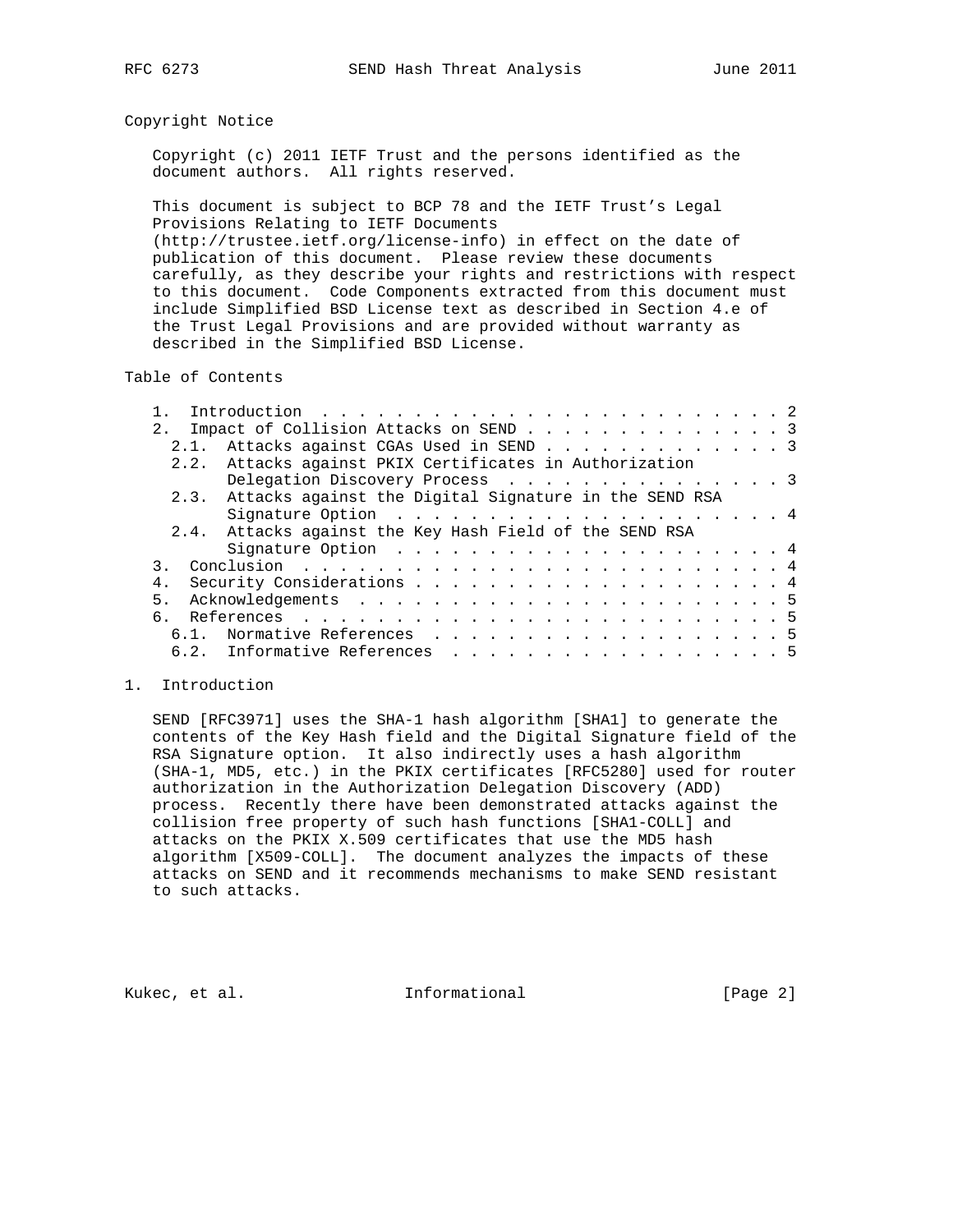2. Impact of Collision Attacks on SEND

 [RFC4270] summarizes a study that assesses the threat of the aforementioned attacks on the use of cryptographic hashes in Internet protocols. This document analyzes the hash usage in SEND following the approach recommended by [RFC4270] and [NEW-HASHES].

 The following sections discuss the various aspects of hash usage in SEND and determine whether they are affected by the attacks on the underlying hash functions.

2.1. Attacks against CGAs Used in SEND

 Cryptographically Generated Addresses (CGAs) are defined in [RFC3972] and are used to securely associate a cryptographic public key with an IPv6 address in the SEND protocol. Impacts of collision attacks on current uses of CGAs are analyzed in [RFC4982]. The basic idea behind collision attacks, as described in Section 4 of [RFC4270], is on the non-repudiation feature of hash algorithms. However, CGAs do not provide non-repudiation features. Therefore, as [RFC4982] points out CGA-based protocols, including SEND, are not affected by collision attacks on hash functions. If pre-image attacks were to become feasible, an attacker can find new CGA Parameters that can generate the same CGA as the victim. This class of attacks could be potentially dangerous since the security of SEND messages relies on the strength of the CGA.

2.2. Attacks against PKIX Certificates in Authorization Delegation Discovery Process

 To protect Router Discovery, SEND requires that routers be authorized to act as routers. Routers are authorized by provisioning them with certificates from a trust anchor, and the hosts are configured with the trust anchor(s) used to authorize routers. Researchers demonstrated attacks against PKIX certificates with MD5 signatures in 2005 [NEW-HASHES], in 2007 [X509-COLL] [STEV2007] [SLdeW2007], and in 2009 [SSALMOdeW2009] [SLdeW2009]. An attacker can take advantage of these vulnerabilities to obtain a certificate with a different identity and use the certificate to impersonate a router. For this attack to succeed, the attacker needs to predict the content of all fields (some of them are human-readable) appearing before the public key, including the serial number and validity periods. Even though a relying party cannot verify the content of these fields, the CA can identify the forged certificate, if necessary.

Kukec, et al. 1nformational [Page 3]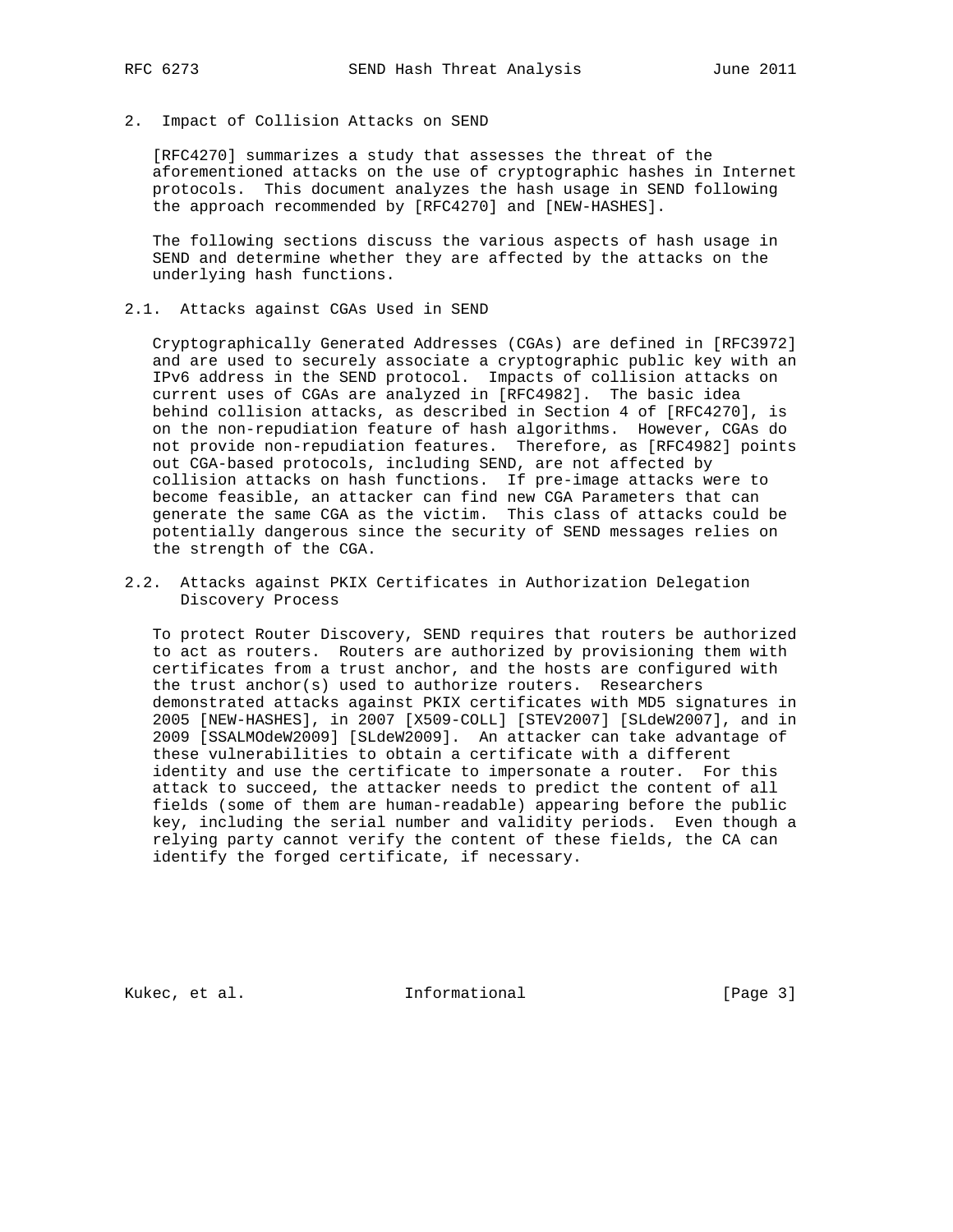2.3. Attacks against the Digital Signature in the SEND RSA Signature Option

 The digital signature in the RSA Signature option is produced by signing, with the sender's private key, the SHA-1 hash over certain fields in the Neighbor Discovery message as described in Section 5.2 of [RFC3971]. It is possible for an attacker to come up with two different Neighbor Discovery messages m and m' that result in the same value in the Digital Signature field. Since the structure of the Neighbor Discovery messages is well defined, it is not practical to use this vulnerability in real world attacks.

2.4. Attacks against the Key Hash Field of the SEND RSA Signature Option

 The SEND RSA signature option described in Section 5.2 of [RFC3971] defines a Key Hash field. This field contains a SHA-1 hash of the public key that was used to generate the CGA. To use a collision attack on this field, the attacker needs to come up with another public key (k') that produces the same hash as the real key (k). But the real key (k) is already authorized through a parallel mechanism (either CGAs or router certificates). Hence, collision attacks are not possible on the Key Hash field. Pre-image attacks on the Key Hash field are not useful for the same reason (any other key that hashes into the same Key Hash value will be detected due to a mismatch with the CGA or the router certificate).

3. Conclusion

 Current attacks on hash functions do not constitute any practical threat to the digital signatures used in SEND (both in the RSA signature option and in the X.509 certificates). Attacks on CGAs, as described in [RFC4982], will compromise the security of SEND and they need to be addressed by encoding the hash algorithm information into the CGA as specified in [RFC4982].

4. Security Considerations

 This document analyzes the impact that the attacks against hash functions have on SEND. It concludes that the only practical attack on SEND stems from a successful attack on an underlying CGA. It does not add any new vulnerabilities to SEND.

Kukec, et al. 1nformational [Page 4]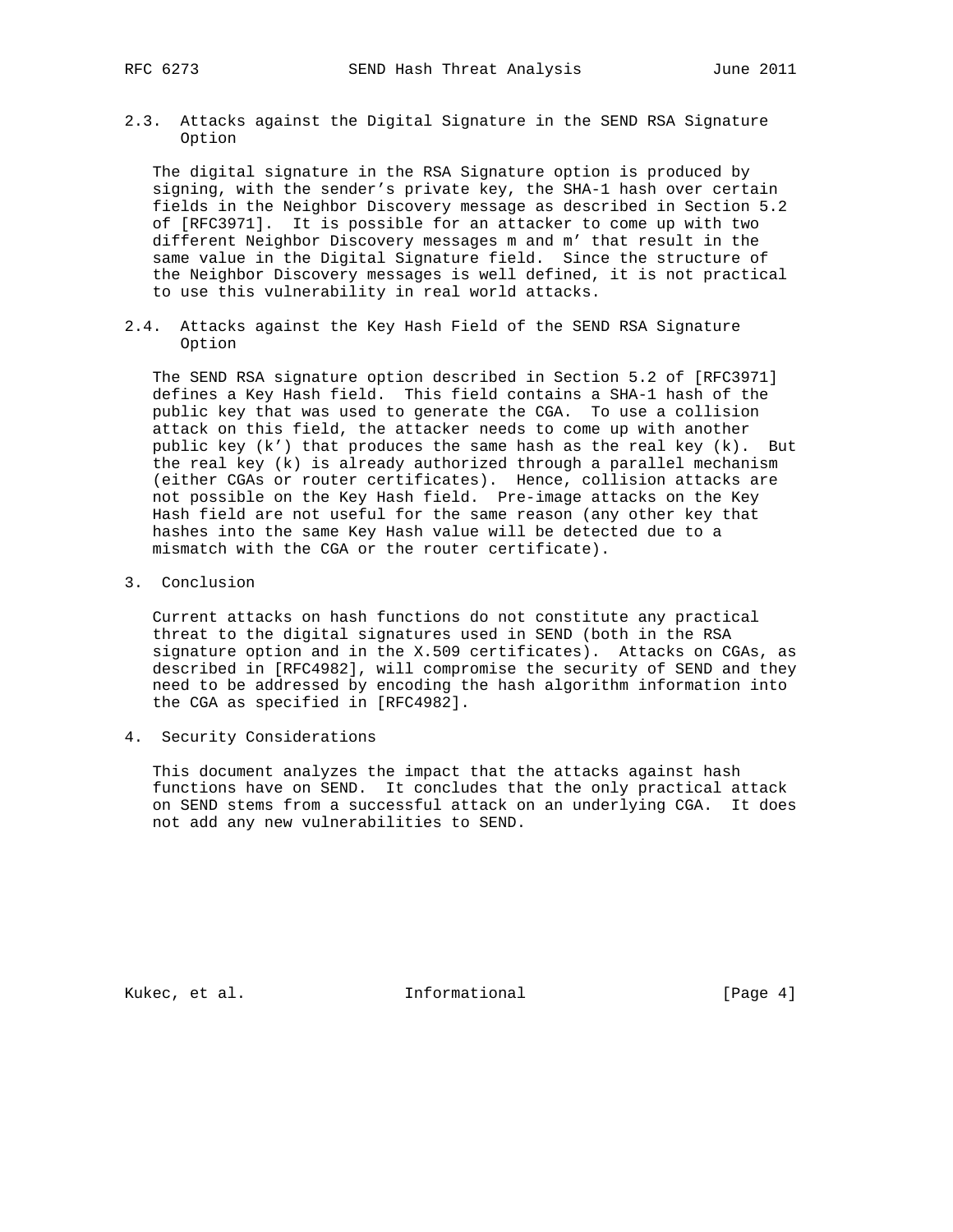5. Acknowledgements

 The authors would like to thank Lars Eggert, Pete McCann, Julien Laganier, Jari Arkko, Paul Hoffman, Pasi Eronen, Adrian Farrel, Dan Romascanu, Tim Polk, Richard Woundy, Marcelo Bagnulo, and Barry Leiba for reviewing earlier versions of this document and providing comments to make it better.

- 6. References
- 6.1. Normative References
	- [NEW-HASHES] Bellovin, S. and E. Rescorla, "Deploying a New Hash Algorithm", November 2005.
	- [RFC4270] Hoffman, P. and B. Schneier, "Attacks on Cryptographic Hashes in Internet Protocols", RFC 4270, November 2005.
	- [RFC4982] Bagnulo, M. and J. Arkko, "Support for Multiple Hash Algorithms in Cryptographically Generated Addresses (CGAs)", RFC 4982, July 2007.
- 6.2. Informative References
	- [RFC3971] Arkko, J., Ed., Kempf, J., Zill, B., and P. Nikander, "SEcure Neighbor Discovery (SEND)", RFC 3971, March 2005.
	- [RFC3972] Aura, T., "Cryptographically Generated Addresses (CGA)", RFC 3972, March 2005.
	- [RFC5280] Cooper, D., Santesson, S., Farrell, S., Boeyen, S., Housley, R., and W. Polk, "Internet X.509 Public Key Infrastructure Certificate and Certificate Revocation List (CRL) Profile", RFC 5280, May 2008.
	- [SHA1] NIST, FIPS PUB 180-1, "Secure Hash Standard", April 1995.
	- [SHA1-COLL] Wang, X., Yin, L., and H. Yu, "Finding Collisions in the Full SHA-1. CRYPTO 2005: 17-36", 2005.
	- [SLdeW2007] Stevens, M., Lenstra, A., de Weger, B., "Chosen-prefix Collisions for MD5 and Colliding X.509 Certificates for Different Identities". EuroCrypt 2007.

Kukec, et al. 1nformational 1999 [Page 5]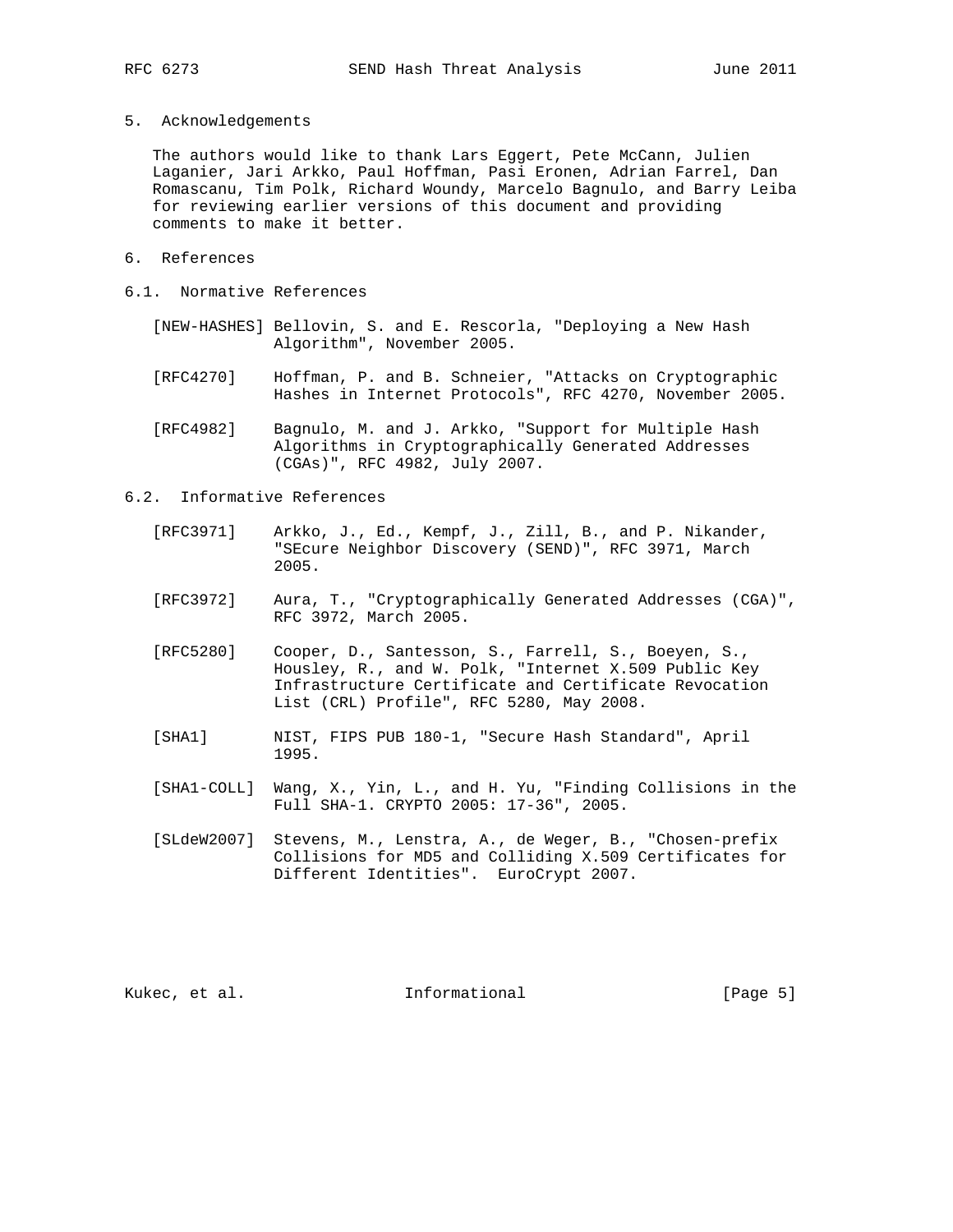[SLdeW2009] Stevens, M., Lenstra, A., de Weger, B., "Chosen-prefix Collisions for MD5 and Applications, Journal of Cryptology", 2009, <http://deweger.xs4all.nl/ papers/%5B42%5DStLedW-MD5-JCryp%5B2009%5D.pdf>.

[SSALMOdeW2009]

- Stevens, M., Sotirov, A., Appelbaum, J., Lenstra, A., Molnar, D., Osvik, D., and B. de Weger., "Short chosen prefix collisions for MD5 and the creation of a rogue CA certificate, Crypto 2009", 2009.
- [STEV2007] Stevens, M., "On Collisions for MD5", <http://www.win.tue.nl/hashclash/ On%20Collisions%20for%20MD5%20-%20M.M.J.%20Stevens.pdf>.
- [X509-COLL] Stevens, M., Lenstra, A., and B. Weger, "Chosen-Prefix Collisions for MD5 and Colliding X.509 Certificates for Different Identities. EUROCRYPT 2007: 1-22", 2007.

Kukec, et al. 1nformational [Page 6]